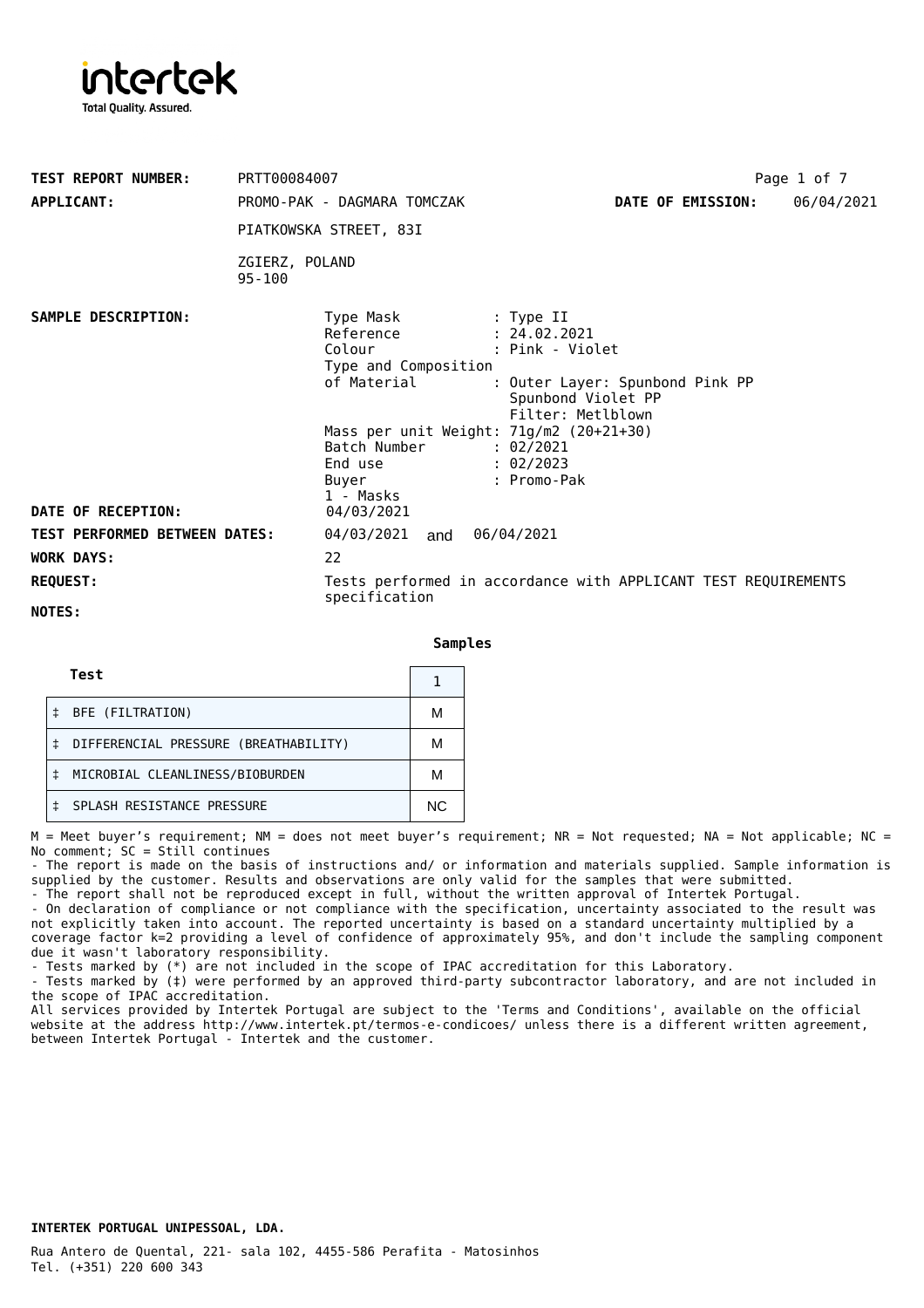

TEST REPORT NUMBER: PRTT00084007 Page 2 of 7

 $O\lambda$ q

Textiles Laboratory Manager ana.morgado@intertek.com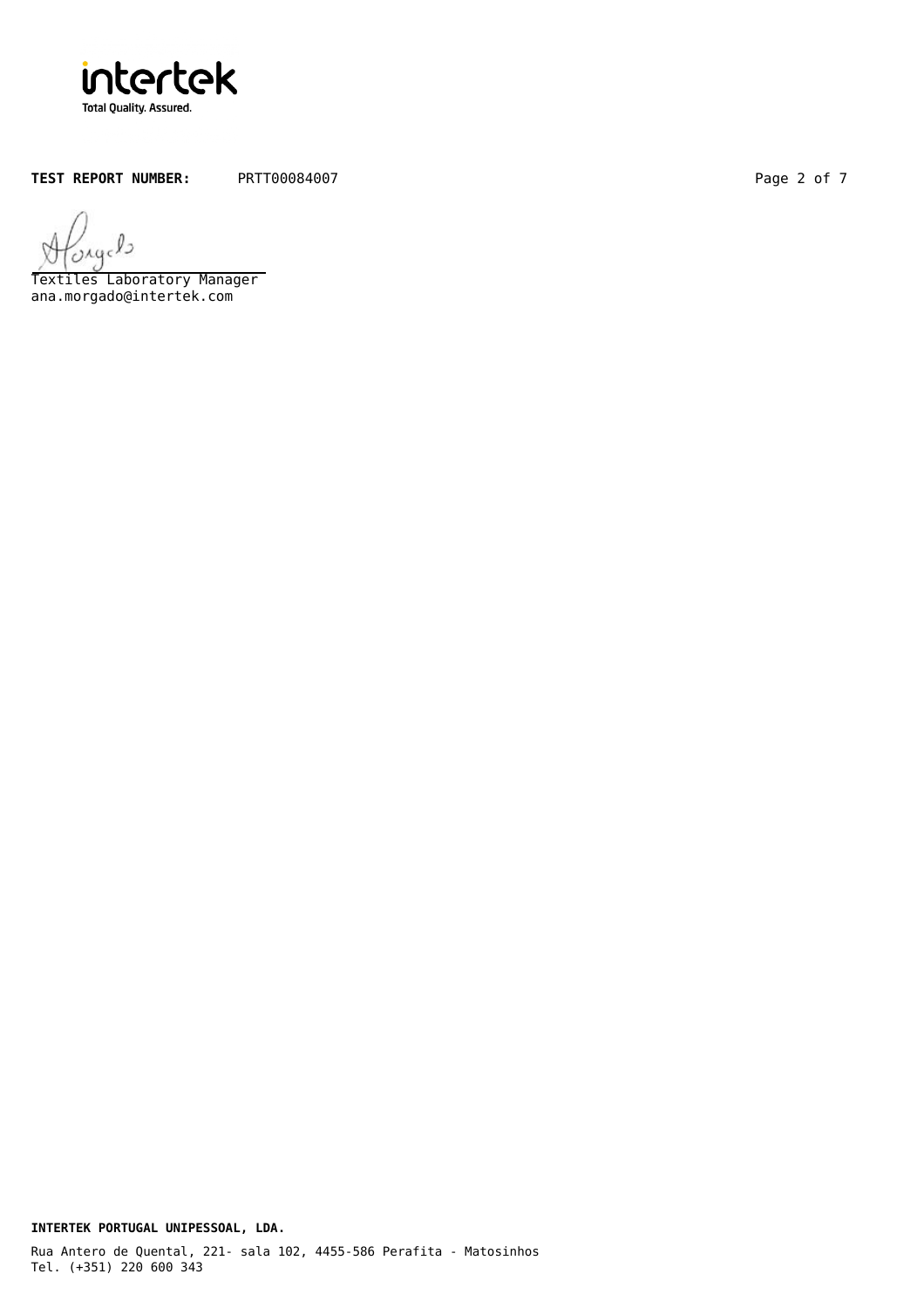intertek **Total Quality. Assured.** 

| TEST REPORT NUMBER:                                                        | PRTT00084007                                                                                                                                                                                                                                                                                                        | Page 3 of 7          |
|----------------------------------------------------------------------------|---------------------------------------------------------------------------------------------------------------------------------------------------------------------------------------------------------------------------------------------------------------------------------------------------------------------|----------------------|
| Test Method                                                                | Results                                                                                                                                                                                                                                                                                                             | Requirements         |
| <b>‡ BFE (FILTRATION)</b>                                                  |                                                                                                                                                                                                                                                                                                                     |                      |
| EN 14683:2019+AC 2019                                                      |                                                                                                                                                                                                                                                                                                                     |                      |
|                                                                            | Sample:<br>1                                                                                                                                                                                                                                                                                                        | Type II $>/- 98$ %   |
| <b>RESULT</b>                                                              |                                                                                                                                                                                                                                                                                                                     |                      |
| 99.2%                                                                      |                                                                                                                                                                                                                                                                                                                     |                      |
| Test Conditions:                                                           |                                                                                                                                                                                                                                                                                                                     |                      |
| Temperature: 21±5 <sup>o</sup> C Humidity: 85±5%                           |                                                                                                                                                                                                                                                                                                                     |                      |
|                                                                            | Dimensions of the test specimens: 49cm2 (5 test specimens)                                                                                                                                                                                                                                                          |                      |
|                                                                            | Side of the test specimen facing the challenge aerossol: intern                                                                                                                                                                                                                                                     |                      |
| Air flow rate: 28.3 l/min.                                                 |                                                                                                                                                                                                                                                                                                                     |                      |
| MPS 2.8                                                                    |                                                                                                                                                                                                                                                                                                                     |                      |
| Test specimen 4 $(99.1%)$ , Test specimen 5 $(99.0%)$ .                    | Test specimen 1 (99.3%), Test specimen 2 (99.3%), Test specimen 3 (99.1%),                                                                                                                                                                                                                                          |                      |
|                                                                            |                                                                                                                                                                                                                                                                                                                     |                      |
| <b>‡ DIFFERENCIAL PRESSURE (BREATHABILITY)</b>                             |                                                                                                                                                                                                                                                                                                                     |                      |
| EN 14683:2019+AC 2019                                                      |                                                                                                                                                                                                                                                                                                                     |                      |
|                                                                            | Sample:<br>1                                                                                                                                                                                                                                                                                                        | Type II <40 $Pa/cm2$ |
| <b>RESULT</b>                                                              |                                                                                                                                                                                                                                                                                                                     |                      |
| 22.2 Pa/cm2                                                                |                                                                                                                                                                                                                                                                                                                     |                      |
|                                                                            | Test conditions: Temperature and Relative humidity: $21\pm5\degree$ C / 85 $\pm$ 5 %<br>Dimensions of the test specimens: 4.9cm2 (5 réplicas/ 5 test specimens)<br>Number of áreas per specimen: 5 áreas for test specimen (A, B, C, D, E)<br>Number and general location of the areas of the mask the differential |                      |
| inside to the outside. Side and central location.<br>Air flow rate: 8L/min | measurements were taken: Test performed with the direction of flow from the                                                                                                                                                                                                                                         |                      |

The expanded uncertainty at a confidence level of 95%, k=2: 8.7%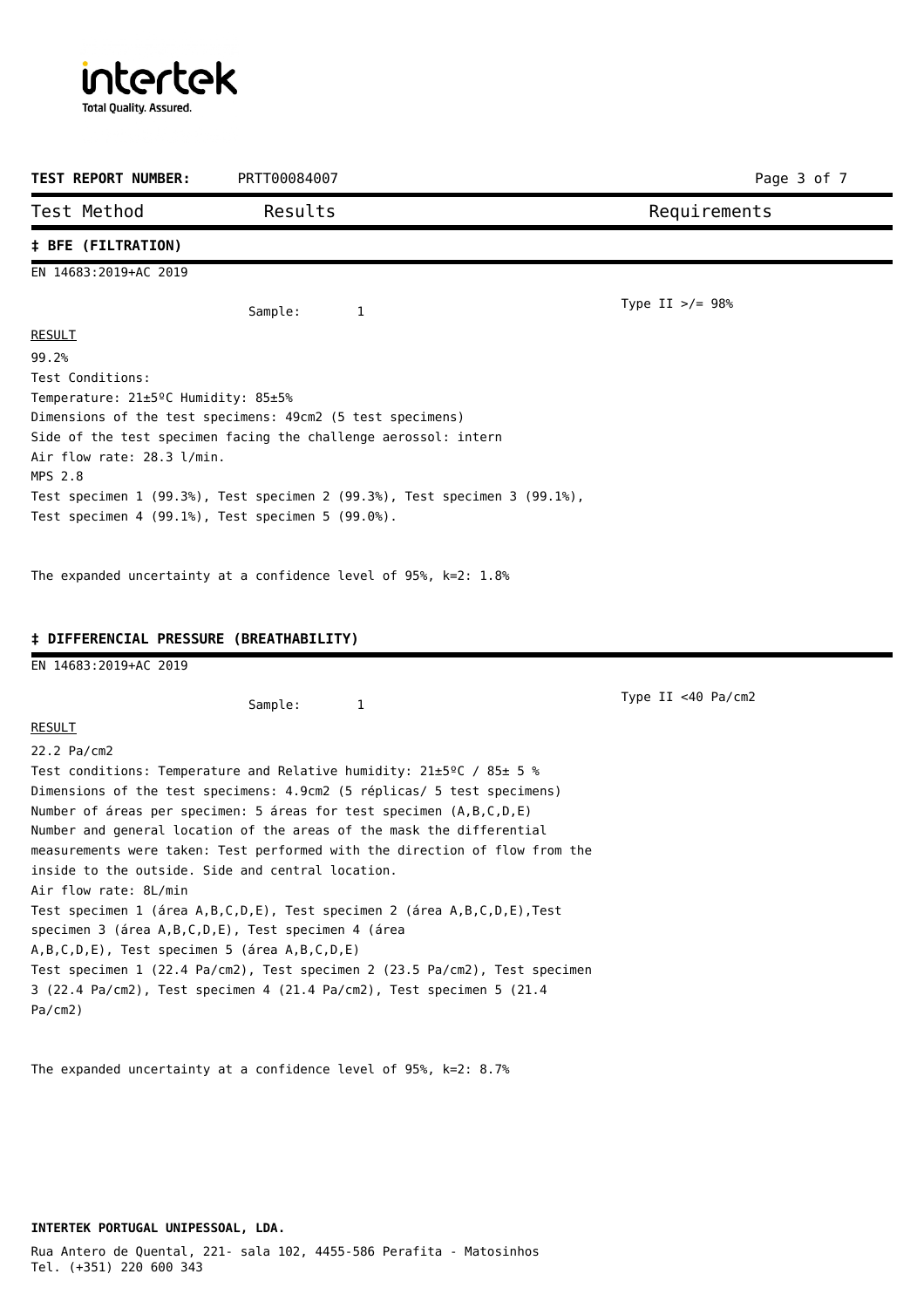

**TEST REPORT NUMBER:** PRTT00084007 Page 4 of 7

Type II  $\lt/= 30$  cfu/g

## **‡ MICROBIAL CLEANLINESS/BIOBURDEN**

EN ISO 11737-1:2018

Sample: 1

**RESULT** 20 UFC/g Test Conditions: 5 min shaker at 250rpm Área of each test specimen: 5 test specimens Mic30ºC (3 days), Molds and yeasts 25ºC (7 days)

Results: 26, 36, 17, 11, 10

The expanded uncertainty at a confidence level of 95%, k=2: 20%

## **‡ SPLASH RESISTANCE PRESSURE**

ISO 22609:2004 Sample: 1 RESULT 16 kPa Test conditions: Samples pre-condictioned for at least 4 hoursat Temperature and Relative humidity: 21±5ºC / 85± 5 % Samples exposed to a jet of 2mL synthetic blood at pressure (low: 10.6 KPa; medium: 16.0 KPa; high:21.3 KPa) aimed at the centre of the mask. Test performed at laboratory temperature of 21ºC and 45% relative humidity, within 60 seconds after the mask was removed from the conditioning chamber Observation after 10+1 second of blood penetration on the opposite side of the mask. Synthetic blood according to Annex B of ISO 22609: 2004 with surface tension of 42 + 2mN / m, batch # L202014 Number and General location of the áreas: 32 test specimen / center (pass at least Medium pressure test for 29 out of 32 samples as minimum, corresponding to AQL 4%, acording EN 14683: 2019 mask Type IIR) Results: Médium pressure (16.0KPa) 32 specimen "pass", 0 specimen "fail" Type I + Type II Not required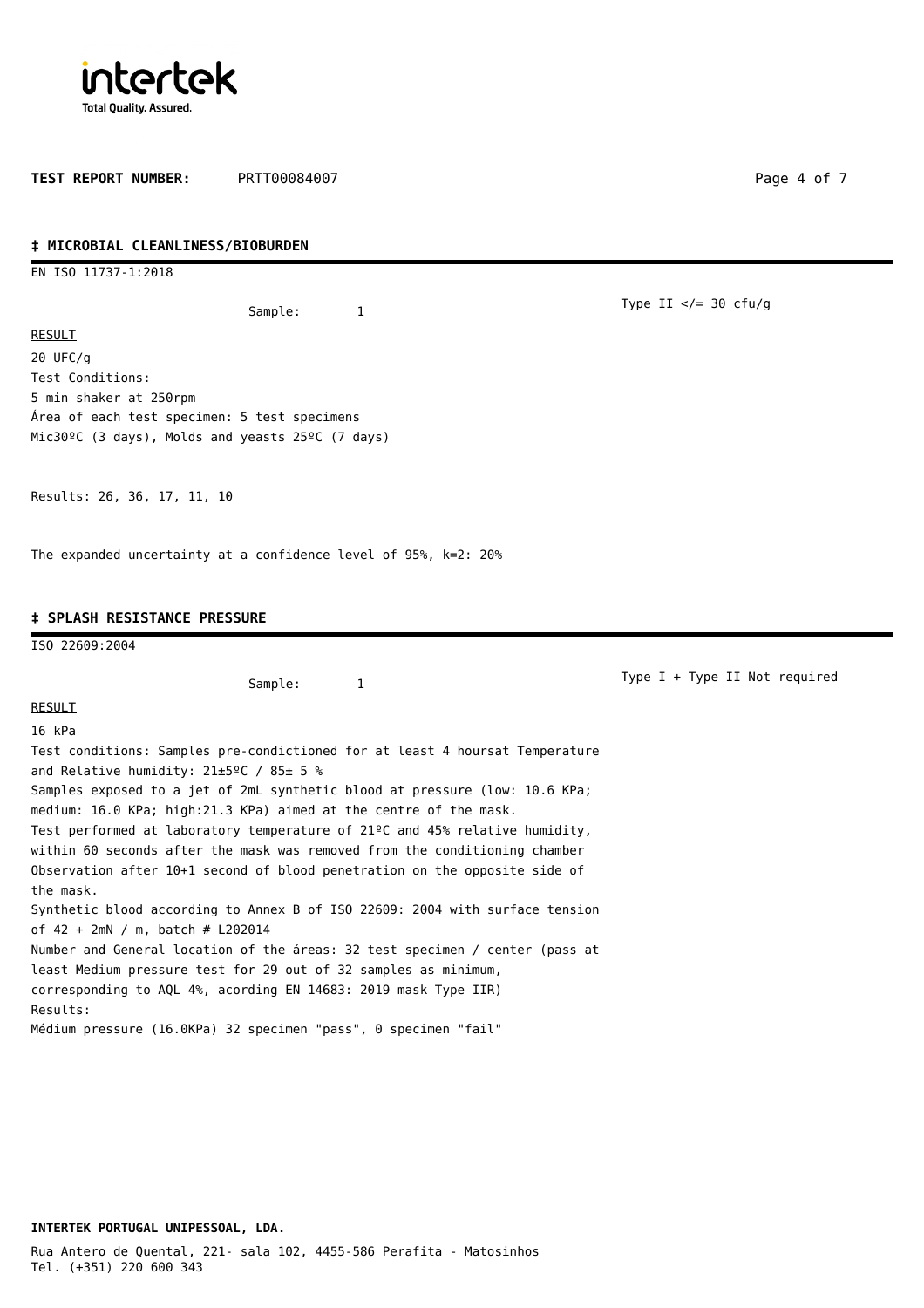

TEST REPORT NUMBER: PRTT00084007 Page 5 of 7

Sample: 1

Type I + Type II Not required

| <b>RESULT</b> |                                                                            |
|---------------|----------------------------------------------------------------------------|
|               | Medium pressure test for 29 out of 32 samples as minimum, corresponding to |
|               | AQL 4%, acording EN 14683: 2019 mask Type IIR)                             |
| Sample        | Medium Pressure 16.0 Kpa                                                   |
| Amost1        | Pass                                                                       |
| Amost2        | Pass                                                                       |
| Amost3        | Pass                                                                       |
| Amost4        | Pass                                                                       |
| Amost5        | Pass                                                                       |
| Amost6        | Pass                                                                       |
| Amost7        | Pass                                                                       |
| Amost8        | Pass                                                                       |
| Amost9        | Pass                                                                       |
| Amost10       | Pass                                                                       |
| Amost11       | Pass                                                                       |
| Amost12       | Pass                                                                       |
| Amost13       | Pass                                                                       |
| Amost14       | Pass                                                                       |
| Amost15       | Pass                                                                       |
| Amost16       | Pass                                                                       |
| Amost17       | Pass                                                                       |
| Amost18       | Pass                                                                       |
| Amost19       | Pass                                                                       |
| Amost20       | Pass                                                                       |
| Amost21       | Pass                                                                       |
| Amost22       | Pass                                                                       |
| Amost23       | Pass                                                                       |
| Amost24       | Pass                                                                       |
| Amost25       | Pass                                                                       |
| Amost26       | Pass                                                                       |
| Amost27       | Pass                                                                       |
| Amost28       | Pass                                                                       |
| Amost29       | Pass                                                                       |
| Amost30       | Pass                                                                       |
| Amost31       | Pass                                                                       |
| Amost32       | Pass                                                                       |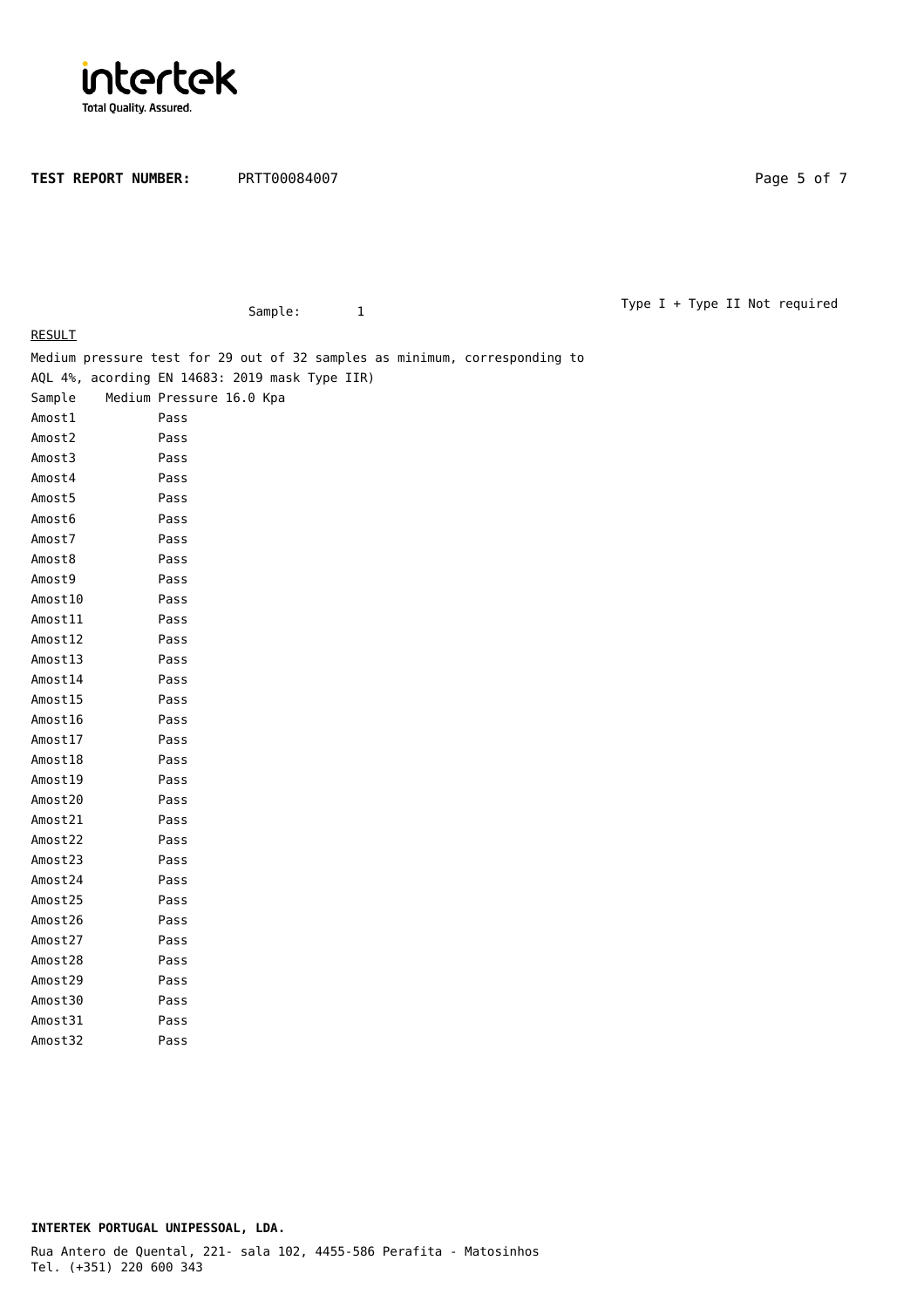

TEST REPORT NUMBER: PRTT00084007 Page 6 of 7

Sample: 1

Type I + Type II Not required

**RESULT** 

Tel. (+351) 220 600 343 **INTERTEK PORTUGAL UNIPESSOAL, LDA.** Rua Antero de Quental, 221- sala 102, 4455-586 Perafita - Matosinhos